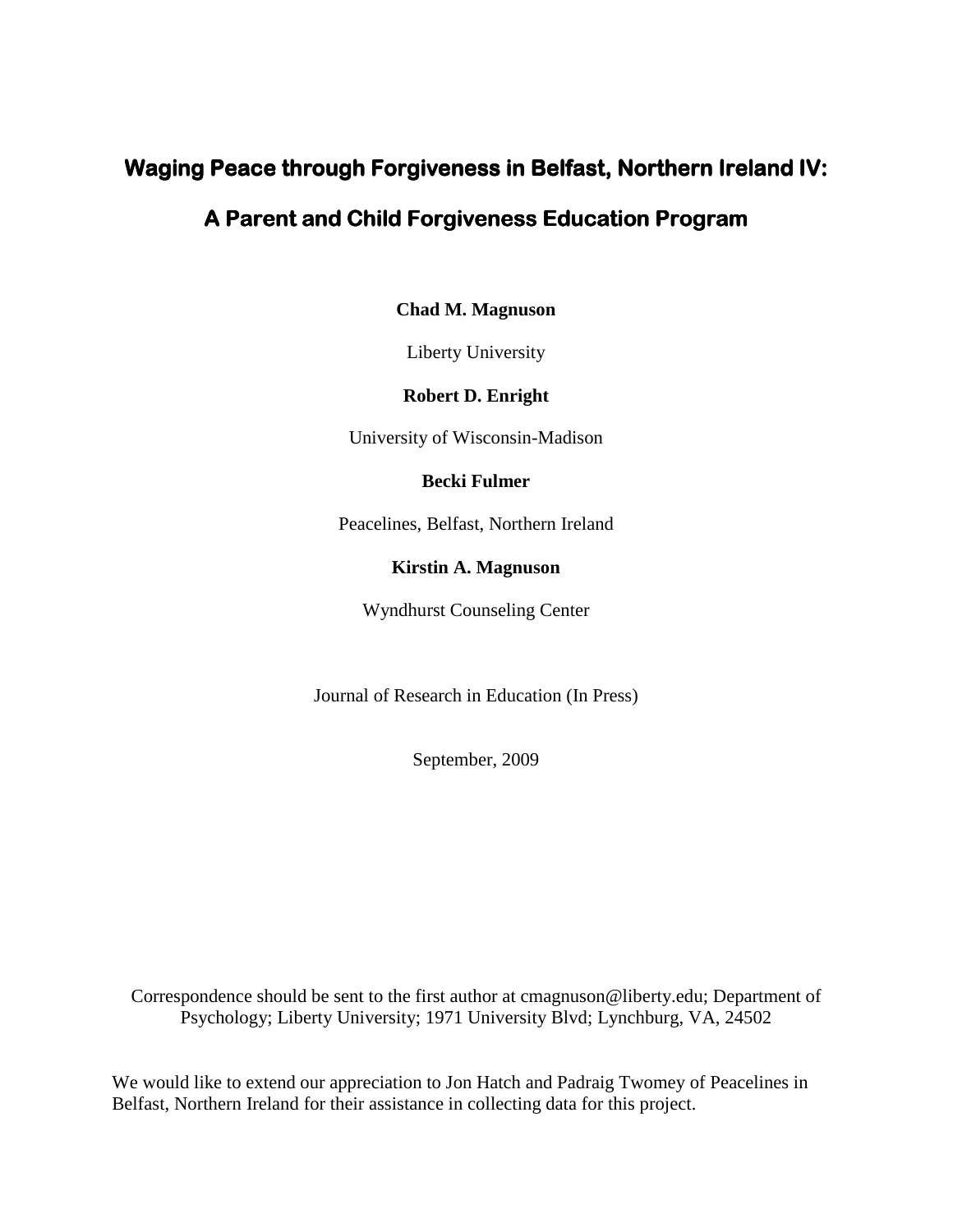# Abstract

 This study appraised the effects of a parent-led forgiveness intervention on forgiveness for parents and their third grade children (ages 8-9) in Belfast, Northern Ireland. In this study, parents in the experimental group ( $n = 5$ ) used a curriculum guide to teach forgiveness to their children, while the control parents  $(n = 5)$  participated in art activities with their children. Statistical analyses demonstrated a significant increase in interpersonal forgiveness of an offender for parents who taught forgiveness to their child compared with the control group parents. Findings and future directions are discussed.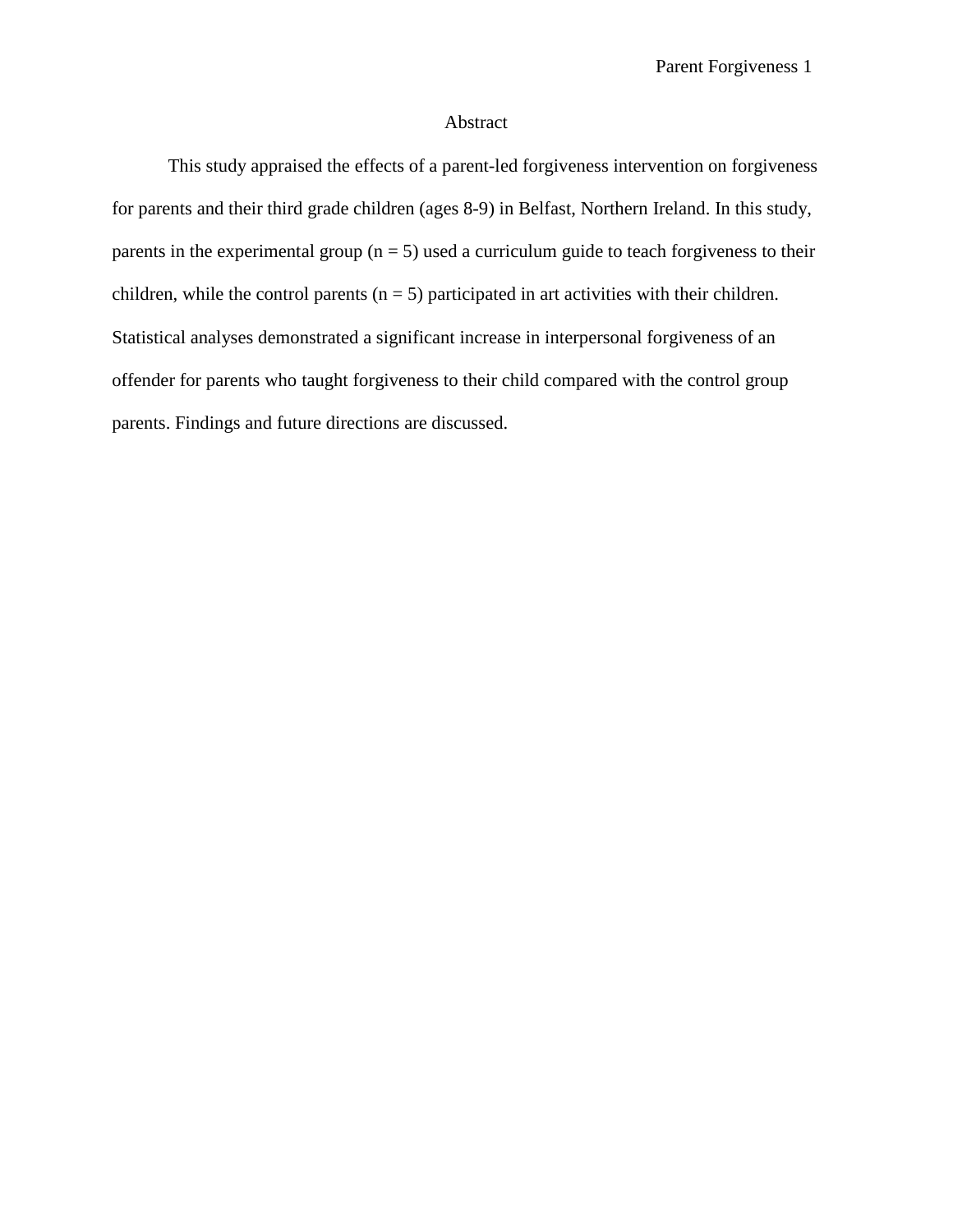Waging Peace through Forgiveness in Belfast, Northern Ireland IV: A Parent and Child Forgiveness Education Program

In previous issues of this journal (Enright, Gassin, & Knutson, 2003; Enright, Knutson-Enright, Holter, Baskin, & Knutson, 2007), we proposed and tested a peace program aimed, in the short-run, at improving the mental health of children in Belfast, Northern Ireland. We found that children in grades 1 and 3 (primary 3 and 5) who participated in forgiveness education led by their classroom teacher experienced a statistically significant drop in anger compared to children in the control group. Furthermore, children in primary 5 reduced statistically significantly in psychological depression compared to children in a control group (Enright et al., 2007). The results with anger have been replicated in the United States in grades 1, 3, and 5 (Holter, Magnuson, Knutson-Enright, Enright, & Knutson, 2008).

We have been interested in a new approach to peace that places forgiveness deliberately as a priority throughout the community, within schools, places of worship, and homes. The point is to allow people to learn about and practice forgiveness so that deep resentments, which can lead to prolonged violence, are reduced and therefore the violence may eventually be reduced across the community. Our approach to peace is a "bottom-up" or grass-roots approach in which we assume the following:

1. Conflict between people is directly connected to conflict within people. Excessively angry people start wars. It is certain that anger alone is not the catalyst to war; the point is that anger is an often ignored part of the process.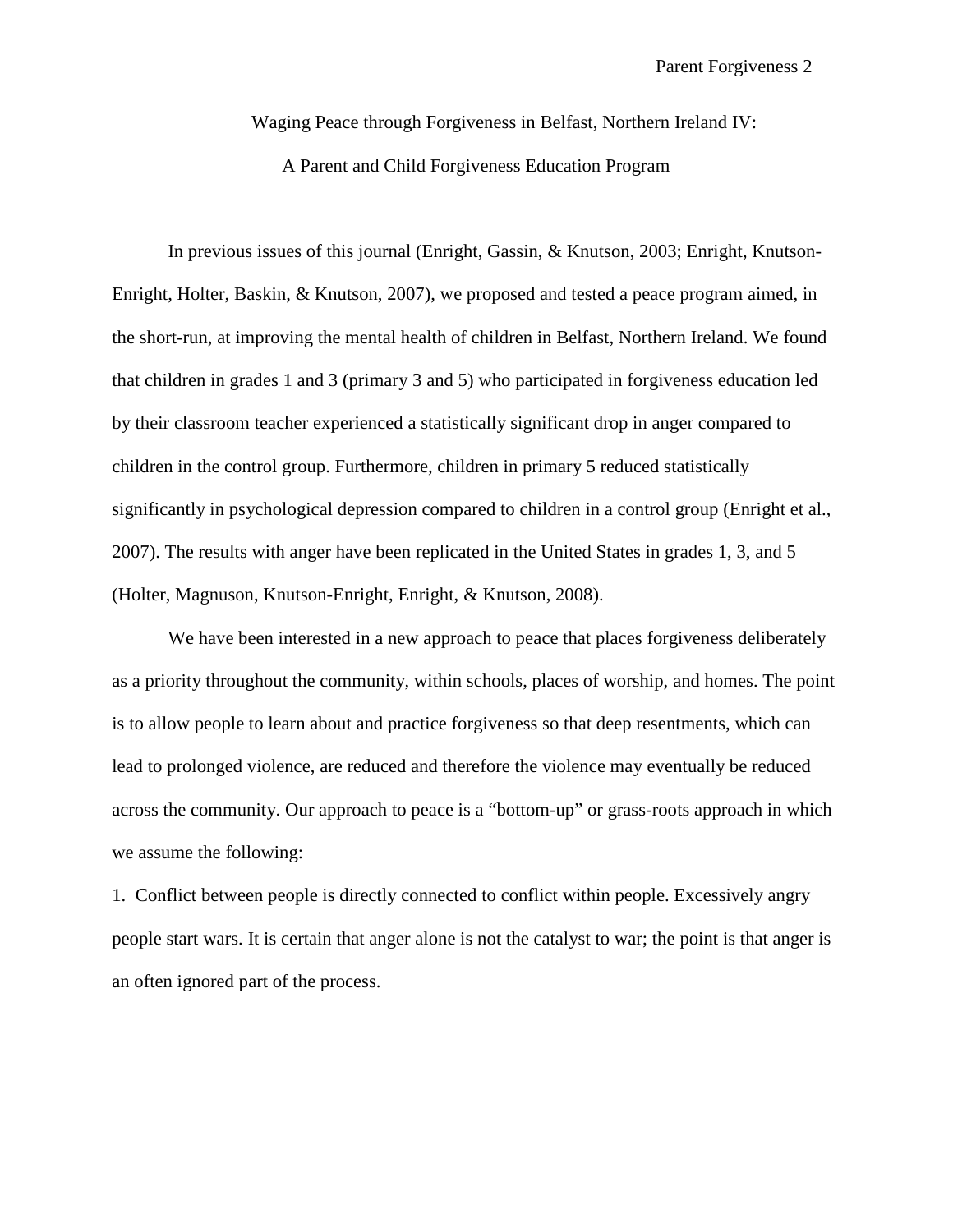2. One person's internal conflict, let us call it resentment, has a way of infecting others, creating resentment within them until many in a social group are suffering from the malady of excessive anger that is allowed to grow within and be expressed outward toward others.

3. Even if economic and social reconstructions are effective in altering the infrastructure of a society, the inner world of the human heart, when resentment remains, can prevent true peace from being realized within a society. In other words, conflicts between people, which can lead to renewed war, are likely.

4. Forgiveness is not a substitute for programs centered on justice, but instead are complements to them.

5. Forgiveness, practiced over years in schools, families, and places of worship should be able to reduce or even eliminate the internal resentments. This should allow people to accept rebuilt infrastructures and live together in peace. In other words, forgiveness as part of post-accord societies (those that have signed peace treaties) may be particularly effective.

6. To be effective, forgiveness programs must have a clear definition of the term forgiveness and not confuse it with somewhat related but distinct terms such as excusing.

7. To be effective, the forgiveness programs must be sustained over a period of years to allow people to learn and then to incorporate the practice of forgiveness into their daily lives and to pass the learning and practice to their children.

8. Forgiveness education cannot be isolated to a few willing participants, but instead needs to pervade a society if that society is to change toward peace where war was once the norm. In other words, the assumption is that forgiveness must become part of the community, not isolated and individualized, if it is to aid peace initiatives.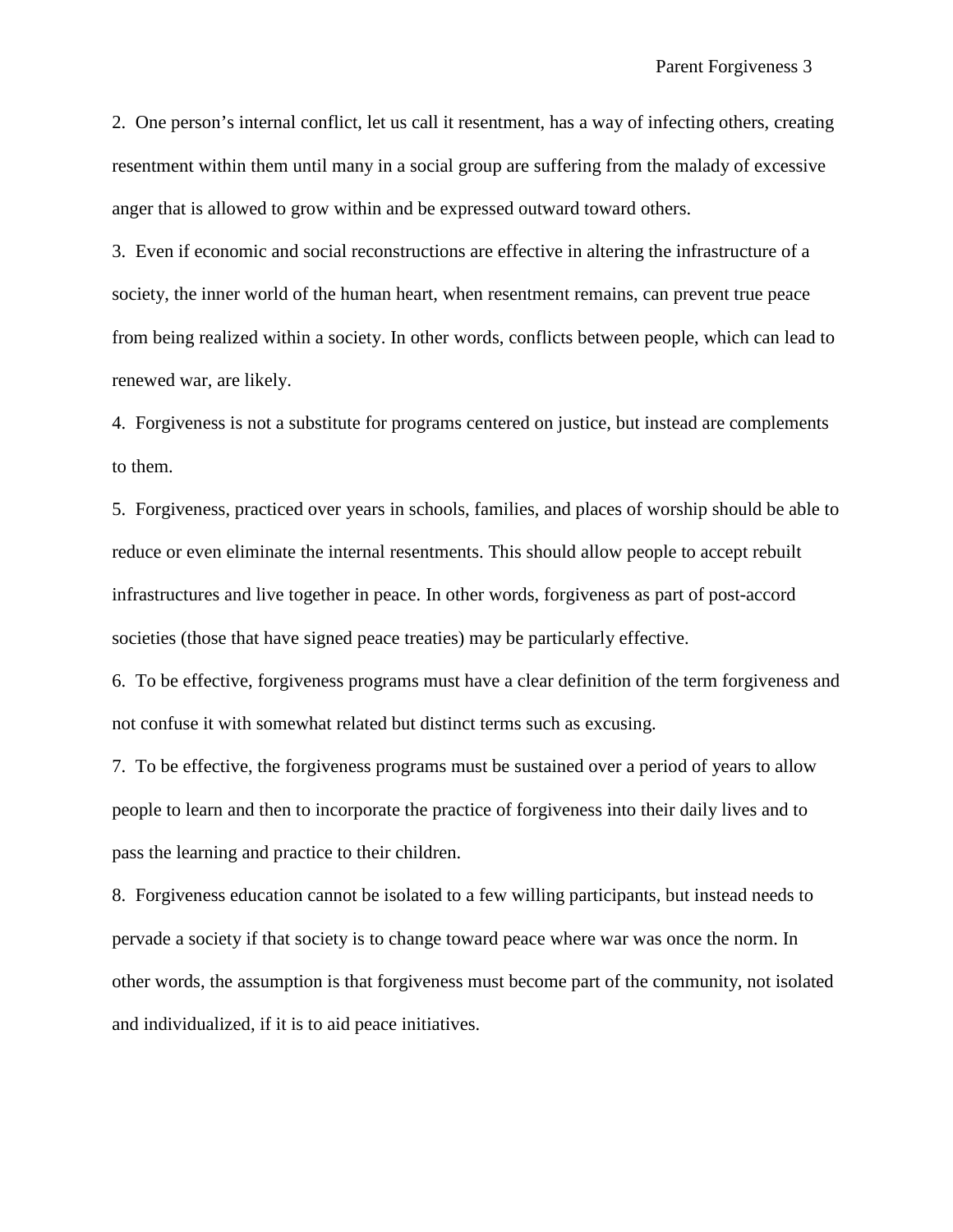As one step in advancing the agenda of point 8 above, we thought it was time to extend forgiveness education within the home, to see if parents might be able to forgive as they teach their children, who are already receiving forgiveness education in the school. If the parents can learn to forgive while they are teachers of forgiveness to their children, this may lead to more peaceful and psychologically healthier homes as the leaders in those homes, the parents, reduce resentments, forgive, and model forgiveness for their children.

At the same time, we were interested in whether this added dosage of forgiveness education for children, above and beyond the school instruction, leads to even more gains in their ability to forgive. Obviously, the school is not the only influence in a child's life. Parents, in fact, are another important influence on children (Laible & Thompson, 2007), and when the family environment remains unchanged, even the best school-based program will have a difficult time producing lasting psychological change for the children. Programs that involve parents show more promise than school programs alone (Horowitz & Garber, 2006). Since parents are major shapers of their children's values and healthy functioning in various life domains, including emotions and behaviors (Grusec & Davidov, 2007), a forgiveness education program delivered to children by their parents holds intriguing possibilities for lasting positive mental health and relationship change.

With these issues in mind, we trained parents to deliver a manualized forgiveness education intervention to their primary 5 (grade 3 in the United States) children and assessed its impact relative to an alternative treatment. In this brief report, even though we assessed other, secondary variables in the study, we focus on two primary hypotheses:

1. Parents who lead the forgiveness curriculum will show increased forgiveness compared with parents who lead the control condition.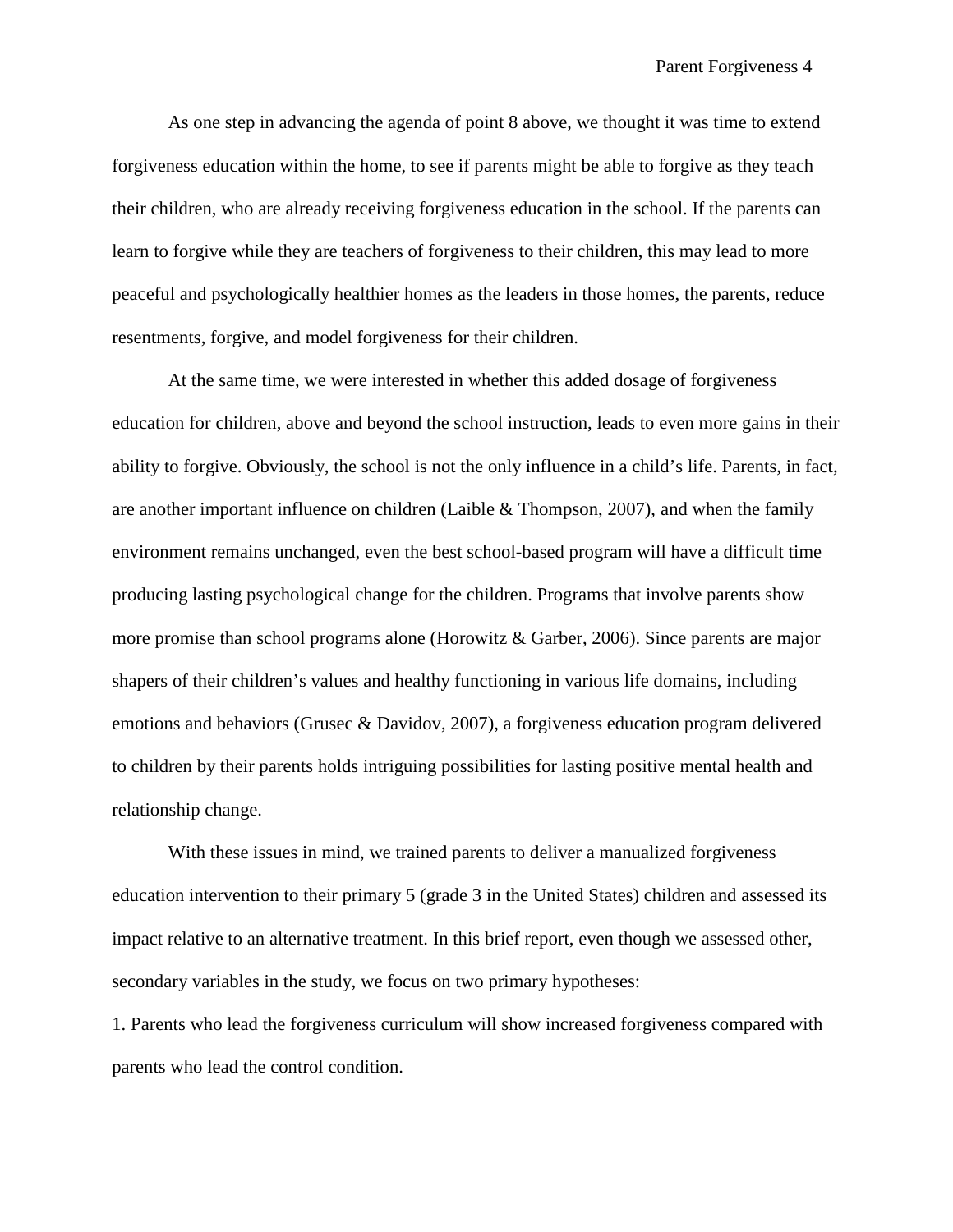2. Children who participate in the parent-led forgiveness curriculum will show increased forgiveness compared with children who participate in the control condition.

# Method

#### *Participants*

 Participants included 16 parents (8 randomized to the experimental, and 8 randomized to the control group) and their children in Primary 5 (P5; the U.S. equivalent of third grade) in Belfast for the 2008-2009 school year. Five families dropped during the course of the study, and the data for one parent/child pair were eliminated from analysis because of the parent's pattern of perseveration on some of the scales at post-test (for example, giving a rating of "2" for every item on a scale), leaving 5 experimental and 5 control families for delayed post-testing. Families were recruited from schools that have been participating in ongoing research and service projects through the University of Wisconsin – Madison.

Participants were blocked on child gender and school type. In the final sample, the experimental group consisted of 2 boys and 3 girls (all Catholic) and the control group was made up of 1 boy and 4 girls (4 Catholic and 1 Protestant). The children ranged in age from 8 to 9 years (*M* 8.3 years, *SD* .48), and parents ranged from 26 to 40 years (*M* 33.0 years, *SD* 5.31). Of the 10 parents, 9 (90%) were mothers and one (10%) was the father, 2 (20%) were married and 8 (80%) were single. All parents received a positive teacher recommendation on parents' literacy level (since books are an important part of the program and illiterate parents would not be able to read to their children) and no children had special academic needs (since children in special education or special literacy programs might respond differently to the intervention). All children involved in this study were receiving forgiveness education in the classroom from their P5 teacher in addition to this intervention.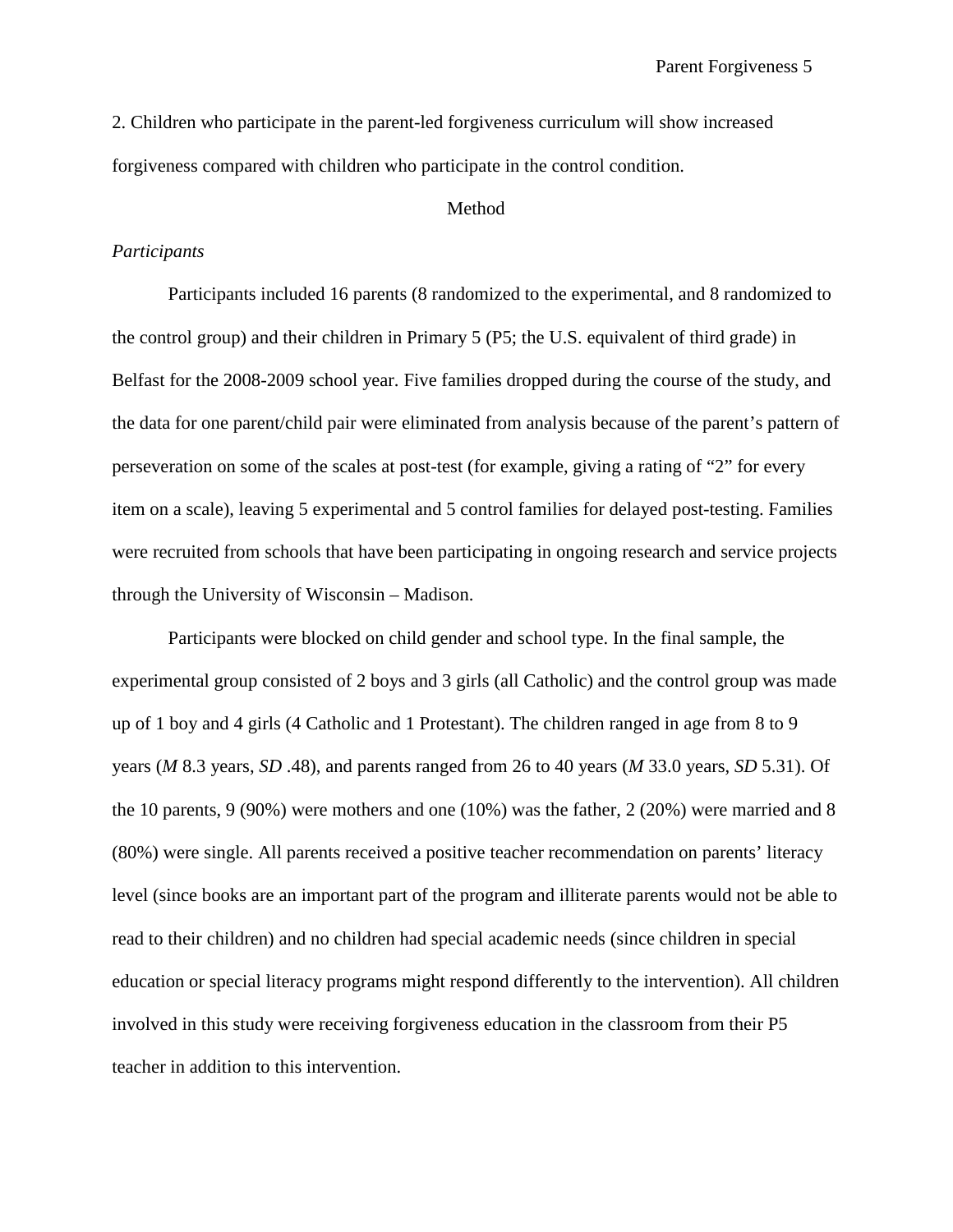# *Forgiveness Program Description*

 The *A Family Guide to Forgiveness Education* (FGFE; Knutson & Enright, 2008) curriculum is a fourteen-lesson manualized forgiveness education program designed for implementation at home by parents. Each lesson is meant to last about 45 minutes, and forgiveness is taught through story, family discussion, and activities meant to deepen understanding. For example, lesson one centers on the value of inherent worth, or the idea that all people have deep value that is an essential part of their nature. This worth cannot be earned or taken away, and it does not depend on abilities, attractiveness, health, group membership, wealth, or any external characteristic. After parents read the first three chapters of the book *Sarah, Plain and Tall* (MacLachlan, 1985), the parent and child engage in several discussion questions, such as, "What gives people deep worth?" Finally, the parent and child participate in an activity wherein the parent gives the child a stuffed toy. Together, the parent and child consider the stuffed toy in light of the topic of inherent worth. For example, they explore whether the toy has worth because of its fabric or appearance. After constructing a "house" for the toy, the parent and child explore whether the toy has more worth now that it has a house. Further questions relate the concept of deep worth directly to the child's experience.

#### *Family Art Program Description*

 The placebo control condition, called the *Family Art Program* (FAP; Magnuson, 2008), is a fourteen- lesson manualized program consisting of shared art activities. The active control condition is meant to account for variables like parental attention, time spent with parents, shared activities, adult exposure, contact, teamwork, cooperation, parent preparation, parent effort, and parent training that could conceivably account for any positive impact from the forgiveness program. As an example, lesson four calls for parents and children to create a story book using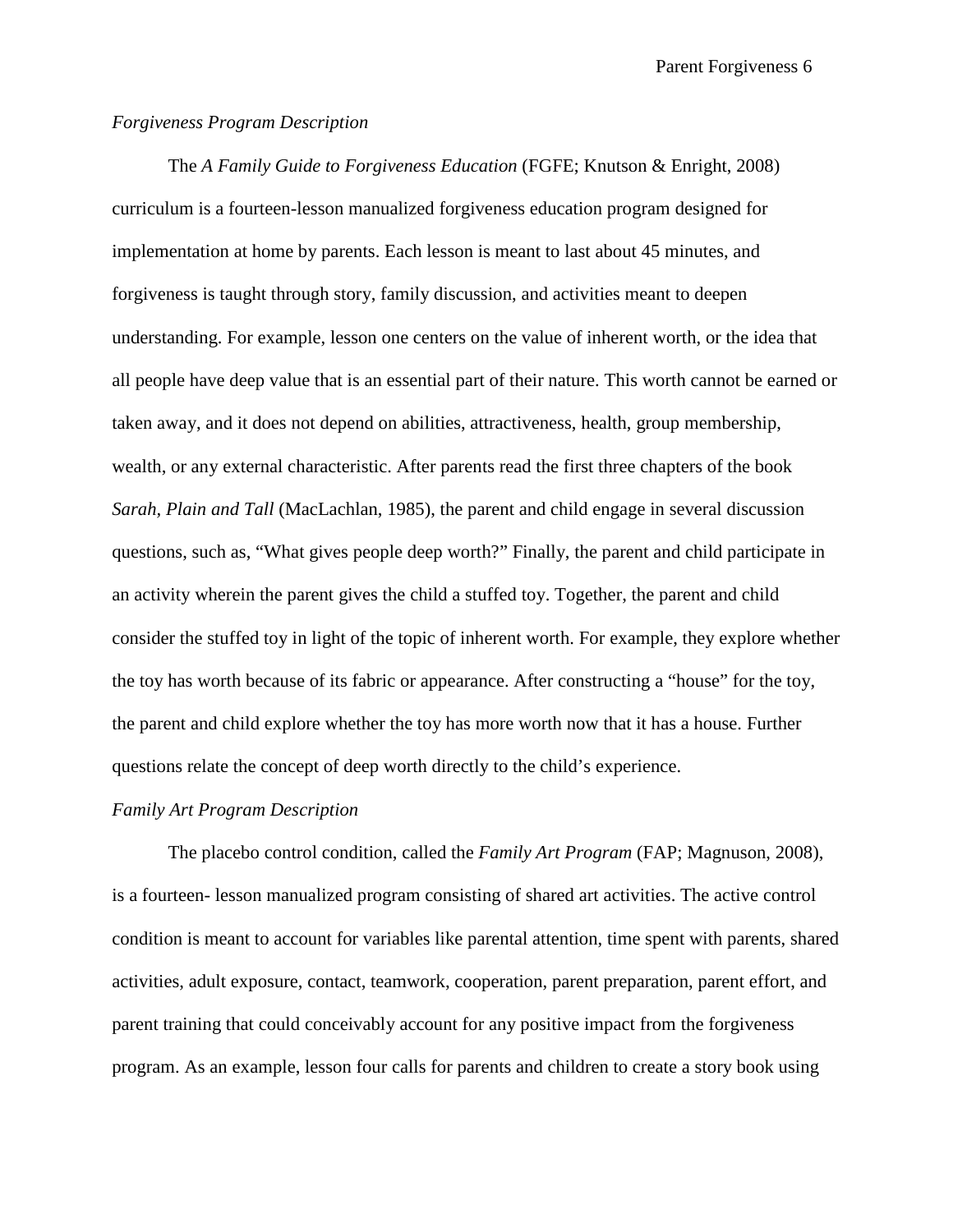pictures from magazines. After the parent and child look through magazines together and cut out pictures they like, they make up a story that goes with the pictures. The parent and child glue the pictures on construction paper and write their story around the pictures on each page. Finally, they create a cover for their story book, staple it together, and discuss their favorite part of the story.

## *Parent Training*

Parents who participated in the study attended either a forgiveness education workshop or a family art workshop led by a doctoral student in educational psychology and a licensed marriage and family therapist. The workshops, which lasted approximately two hours, were held at local schools, either during the day or after the school day had been completed. *Instruments*

*Parents' forgiveness.* The Enright Forgiveness Inventory (EFI; Subkoviak, et al., 2005), which has been validated in six languages, is the most frequently used measure of forgiveness in published experimental research, with consistently high reliability (Cronbach's α = .98-.99; Enright & Rique, 2000/2004). The EFI is made up of 60 items and contains three 20-item subscales assessing cognitive, affective, and behavioral domains of forgiveness toward an offender. The instrument begins with questions about an offense upon which the questions focus, and concludes with five construct validity questions regarding forgiveness. In this sample, typical hurts reported by participants included relationship issues with boyfriends or family members (e.g., negative comments by the significant other). Each response is rated according to a six-point Likert scale, ranging from 1 (*strongly* disagree) to 6 (*strongly* agree). Total forgiveness scores range from 60-360, with higher scores denoting greater forgiveness.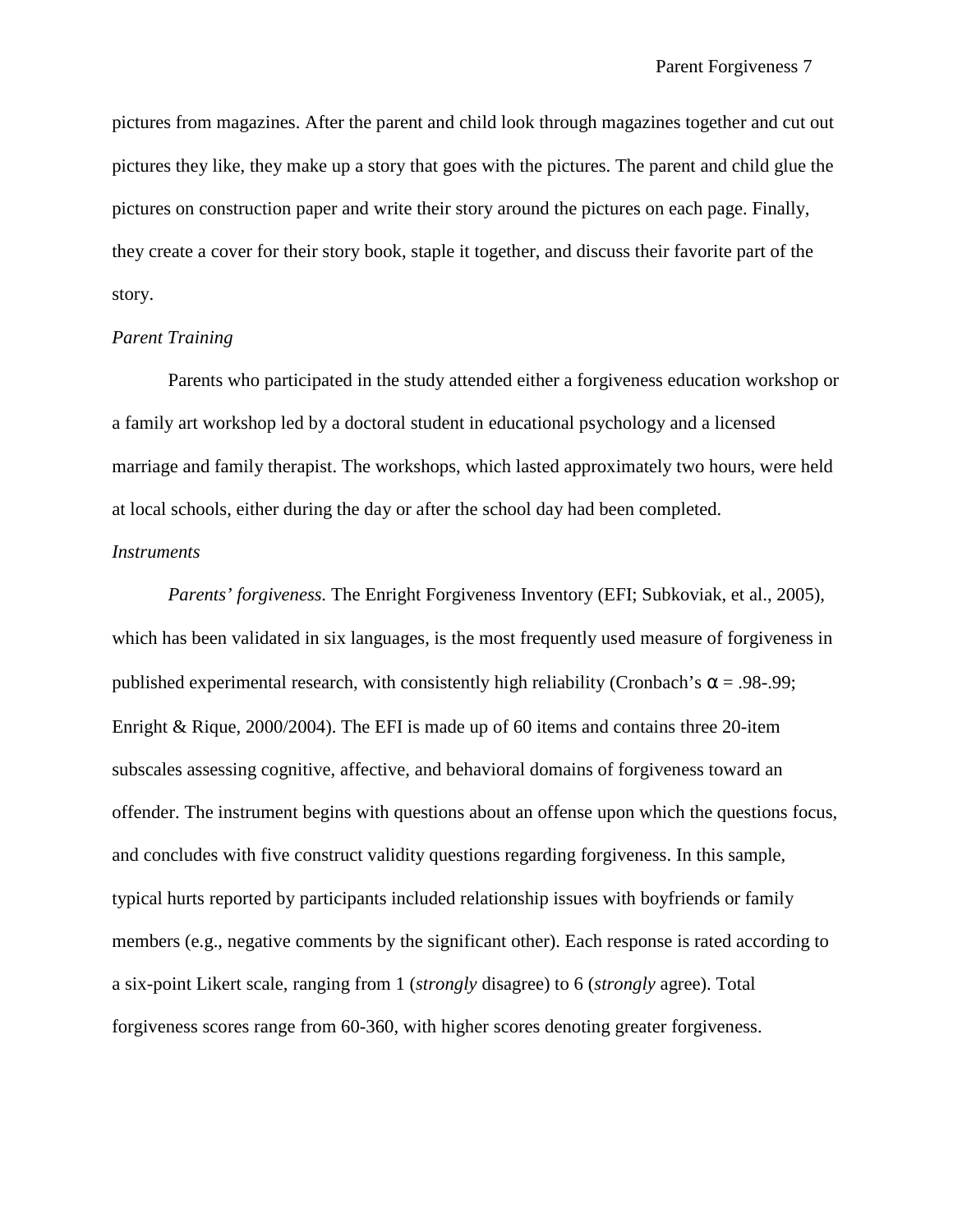*Children's forgiveness.* The Enright Forgiveness Inventory for Children (EFI-C) is based on the adult version of the EFI. The EFI-C consists of 30 questions that measure three domains (affect, behavior, and cognition); each domain contains a balance of five negative and five positive questions. The children in this sample typically reported interpersonal hurts from classmates or children in their neighborhood (e.g., a classmate called the participant a name on the playground). Responses to these questions are scored on a 4-point Likert scale: (1) *Yes*, (2) *A little bit yes*, (3) *A little bit no*, and (4) *No*. Thus, total scores on the EFI-C range from 30 (low forgiveness) to 120 (high forgiveness). Although this measure is somewhat new to the field, it has been used successfully with elementary school children in Northern Ireland with high reliability levels (Cronbach's  $\alpha$  = .94 in Enright et al., 2007).

*Other measures.* Participants completed other instruments as well, such as measures for anger, depression, and anxiety. These measures, which were not the central variables of the study, were not statistically significant, so they will not be discussed in this brief report. *Procedure*

 A total of five schools were identified for participation through conversations with principals. Letters were sent home from these schools to parents in September. Parents of the families who consented to participate in the study attended a two-hour workshop in mid-October to receive training in using the curriculum to which they were assigned (the FGFE or the FAP). The graduate student researcher and a licensed marriage and family therapist delivered this training. Materials (books, supplies) were distributed to the parents at this time as well.

Active consent was obtained through parental consent and student assent forms delivered prior to data collection. The parent/child pairs were randomly assigned, using a table of random numbers, either to the experimental or the control group. Trained research assistants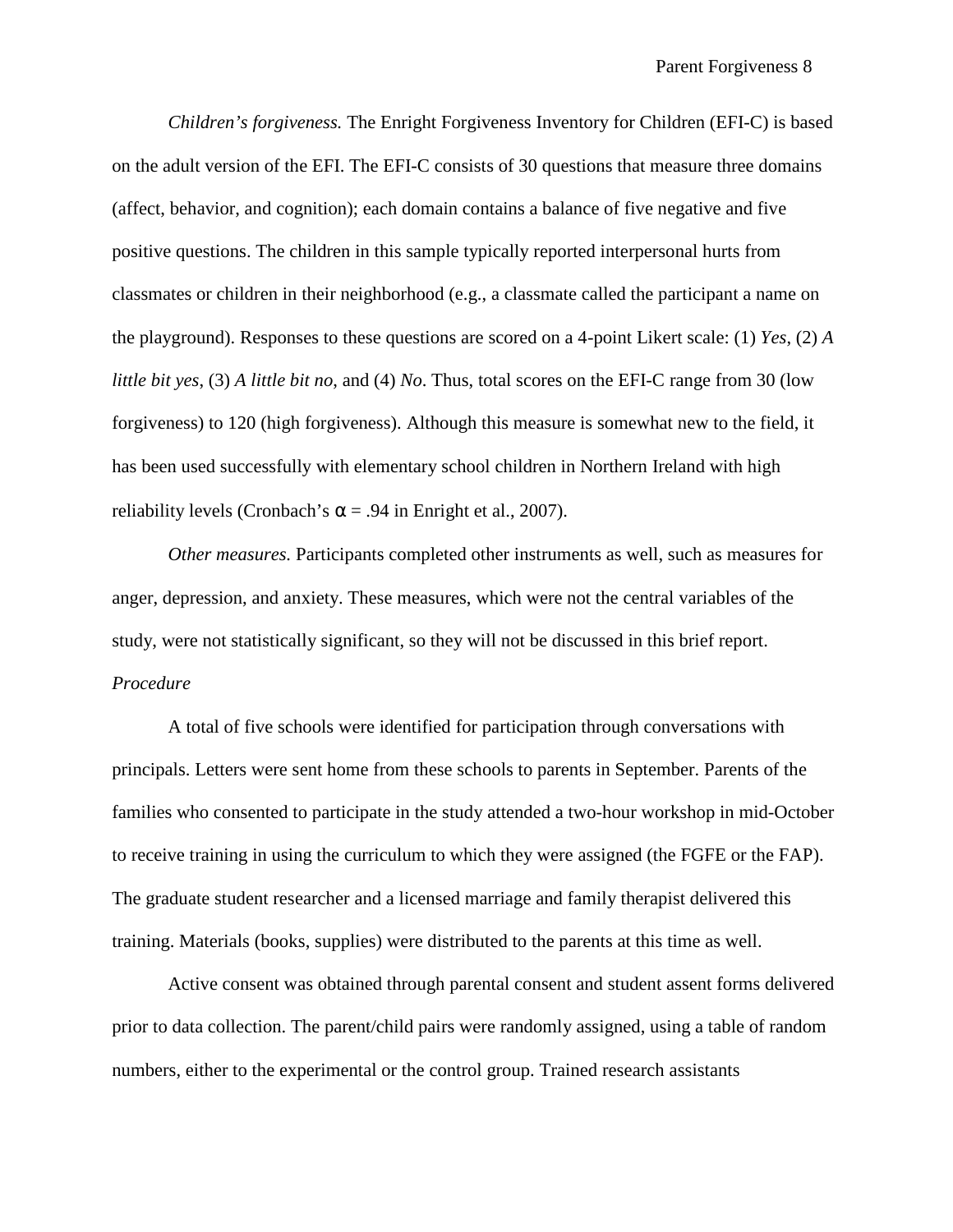administered the instruments both before and after the program. Pre-test and delayed post-test (approximately one month following completion of the program) data were collected. Intervention fidelity was checked through weekly parental evaluations throughout the course of the program for each condition.

## Results

 Pre-test and delayed post-test (one month after the intervention ended) data were coded and entered by a member of the research team. Spreadsheets were spot-checked to ensure accurate transfer of the data. All analyses were completed using the statistical software package SPSS Version 17.

#### *Reliability*

 Cronbach's alphas were computed for the dependent measures. Both scales demonstrated high internal reliability: Enright Forgiveness Inventory (EFI),  $\alpha = .99$ ; Enright Forgiveness Inventory for Children (EFI-C),  $\alpha = .96$ .

## *Analysis*

 First, pretest means were calculated for the dependent variables in each condition for children and parents. A between-group analysis of the pretest means revealed no significant differences between parent or child groups on the variables at the outset of the study.

For children, both the pretest experimental  $(M = 89.4, SD = 33.9)$  and control  $(M = 89.6,$  $SD = 19.9$ ) mean for forgiveness represent a moderate forgiveness score. At the delayed posttest, the experimental children gained, on average, over 10 points in forgiveness (*M* 100.0, *SD* 10.7), while control children remained virtually the same (*M* 90.2, *SD* 18.6). In the Enright et al. (2007) study with P5 children in Belfast, the experimental group experienced a significant gain in mean forgiveness score, from 68.22 at pretest to 86.51 at delayed posttest. Thus, it is likely that the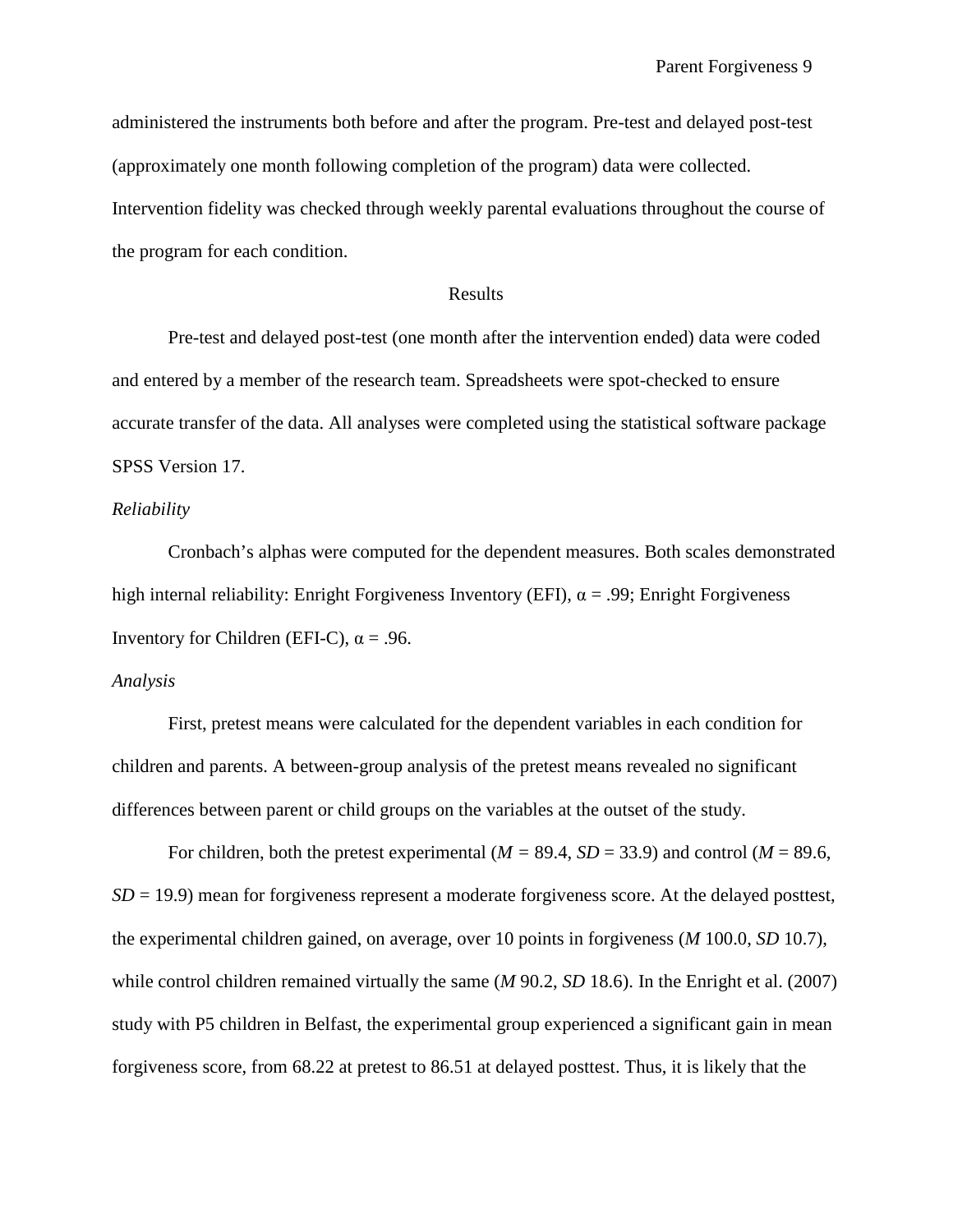children have already done some development in forgiveness in the school setting, since the pretest means of both groups were higher than the posttest scores in Enright et al. (2007).

For parents, both the pretest experimental ( $M = 282.2$ ,  $SD = 60.6$ ) and control ( $M =$ 277.0, *SD* = 92.0) represent an above-average forgiveness score. At the delayed posttest, the experimental parents gained an average of 25 points in forgiveness (*M* 307.2, *SD* 76.1), while control parents actually decreased in forgiveness by 10 points (*M* 267.0, *SD* 92.1). A score of 307 is very high compared with previously published forgiveness interventions.

 Since we were interested in individual change on each dependent variable, individual gain scores were computed for all participants following the calculation of pretest and delayed posttest scores. The directional hypotheses—that forgiveness participants would experience significant improvement in the dependent variables—call for a one-tailed analysis of each gain score. Thus, to examine group differences, we conducted a one-tailed t-test for each dependent variable. We found a significant between-group difference in parents' forgiveness scores,  $t(8)$  = 1.9,  $p < .05$  (one-tailed), where parents who participated in the forgiveness condition experienced a significant improvement in their forgiveness level. The effect size for this difference  $(d = 1.25)$ was large by Cohen's (1988) standards. The between-group tests for children's forgiveness and other variables were not significant.

## *Case Study*

 For illustrative purposes, we will highlight parent-child pair 2 from the experimental group. Child 2's forgiveness score jumped an impressive 49 points from a low score of 54 to a moderate score of 103. Although child 2 showed no improvement in depressive symptoms (the child began the study in the 'normal' category), this child showed a substantial decline in anger. Parent 2 showed a 45 point increase in forgiveness from a moderately low score to an above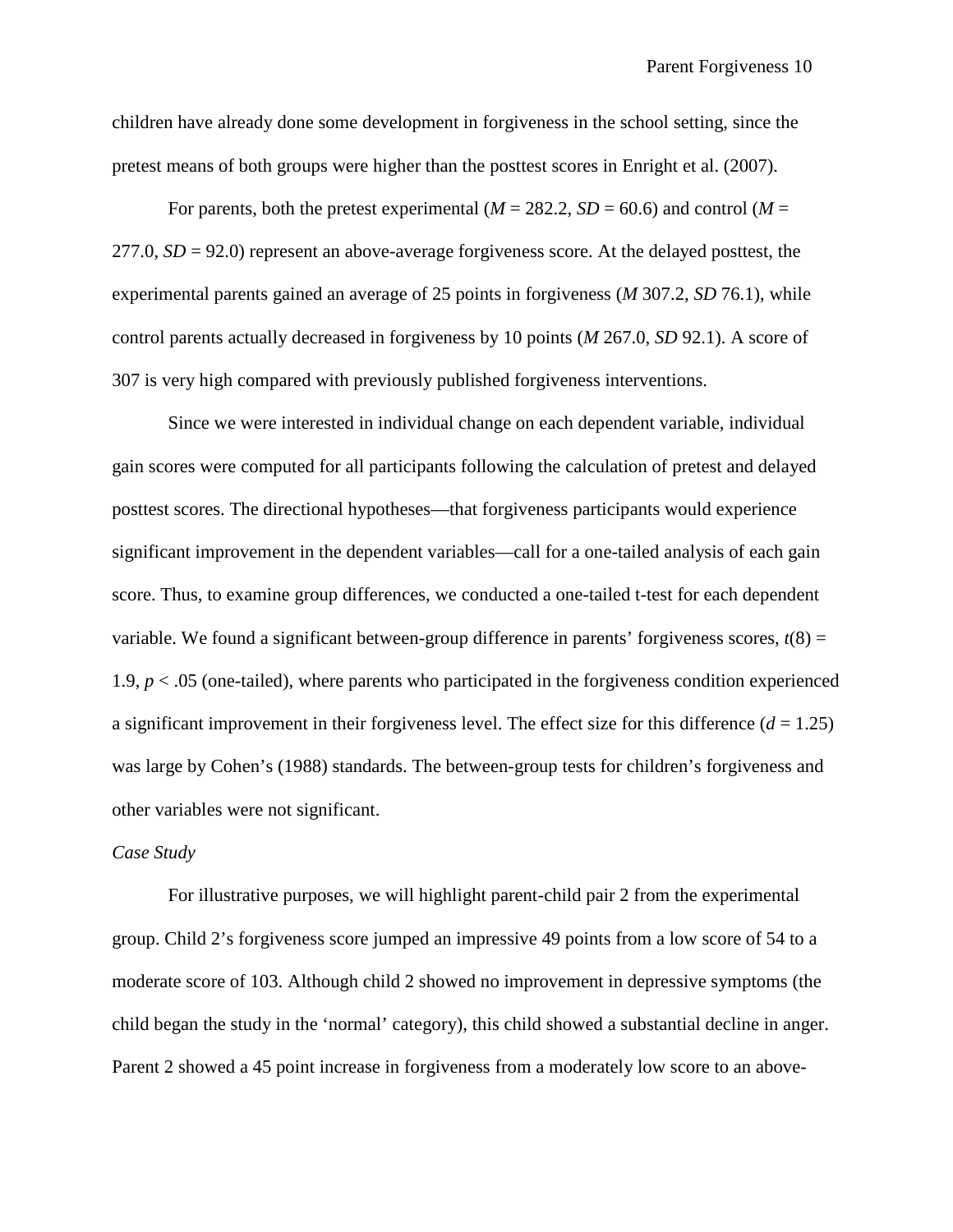average score. Although parent 2 increased a bit in trait anger to a relatively high score, this parent decreased in depression into the minimal category. Parent 2 showed no improvement in anxiety.

# Discussion

 This parent-led forgiveness education program was designed to complement the forgiveness education program already occurring in the classrooms in Belfast. In most of the dependent variables, there was no significant change. The important exception was parents' forgiveness. The parents who taught the forgiveness curriculum to their children experienced a statistically significant gain in their interpersonal forgiveness scores compared to parents who taught the art curriculum.

### *Parents' forgiveness*

 Indeed, the most interesting finding of this study is the significant gain in forgiveness for the parents who taught the forgiveness program. During the implementation, the parents did not work on forgiving anyone. Thus, the statistically significant finding shows an intriguing effect: as the parents taught their children about forgiveness, the parent improved in forgiveness. This finding is consistent with social learning theories that maintain that teaching a certain subject is actually one of the best ways to learn it. In this "doing" model of learning, when one enacts content—rather than passively receiving it—one is more apt to internalize the content. This is unlikely to be a spurious finding, given the hypotheses and the fact that forgiveness was the central variable.

 The normative data on the EFI show that the overall mean is 256.55 (Subkoviak et al., 1995). The experimental parents in this study moved from a mean of 282.2 at pretest to a mean of 307.2 at delayed posttest. Thus, these parents who were already more forgiving than average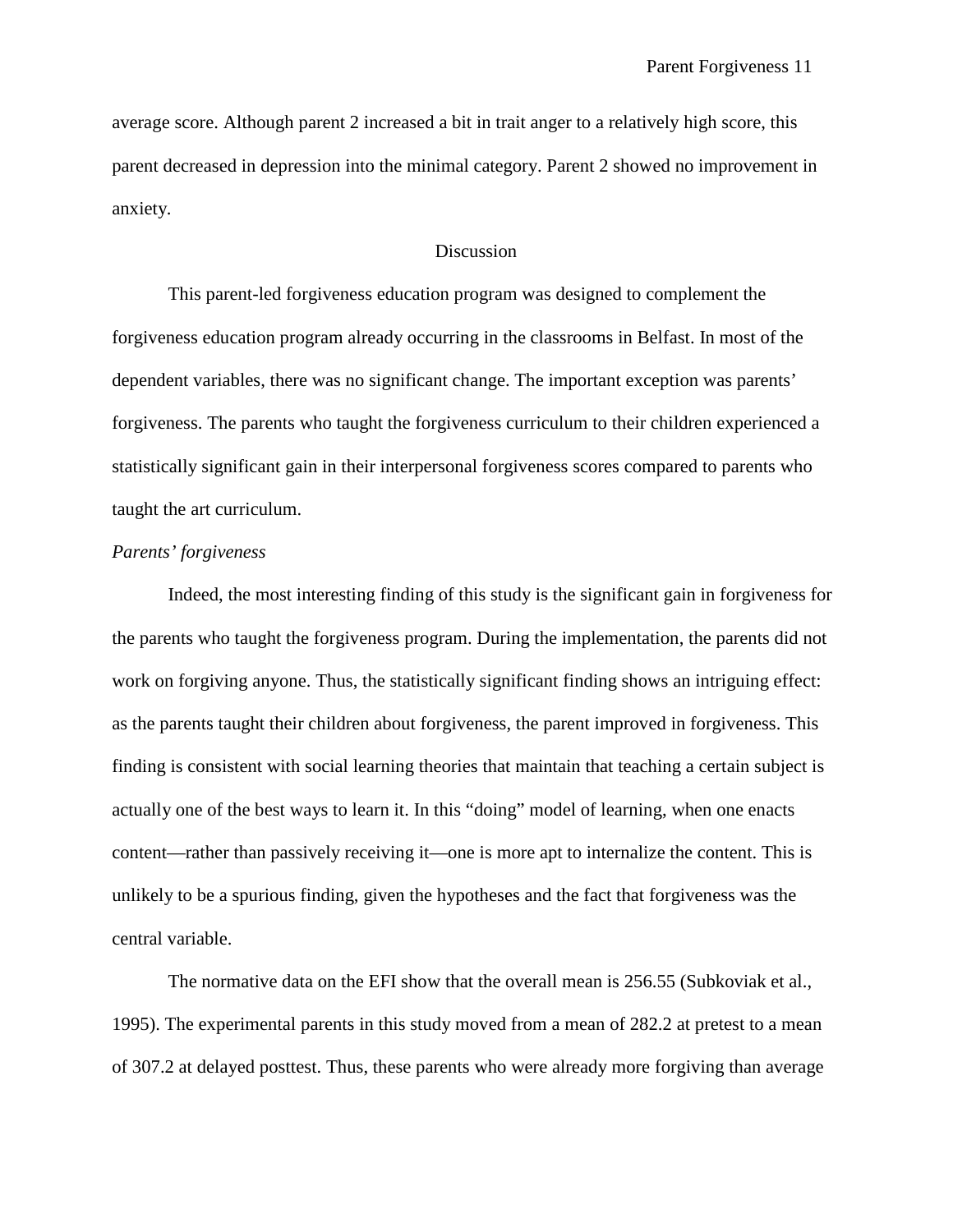toward their offender moved to a very high level of forgiveness after teaching their children about forgiveness.

### *Implications for Peace*

We noted earlier that the road to peace must necessarily pass through the human heart. This study showed that parents increase in forgiveness when they teach the concept to their children. This increase in forgiveness entails a decrease in negative thoughts, feelings, and behaviors toward a wrongdoer and an increase in positive thoughts, feelings and behaviors. As parents—the leaders in the household—decrease in their resentment towards hurtful others, we believe that a grassroots peace movement can emerge. As resentment decreases, hopefully so, too, will violence. Forgiveness education has made a positive impact in schools and, now, in the family as well. As forgiveness education stretches out into several domains (i.e., the school, family, and place of worship), we hope that the foundation for peace will be established. *Limitations* 

*Sample size and characteristics.* With a total sample size of 10, it was very difficult to detect differences between the groups. Furthermore, this group of parents (and children) is already at such a high level of functioning that an intervention such as this might not detect psychological differences between groups. To date, all published forgiveness intervention studies, whether with children or adults, had participants in need of psychological amelioration. The parents in this study all volunteered for this study and probably did so because they had the interest, the energy, and the psychological coherence to begin and complete the intervention. This fact makes the parents' forgiveness finding all the more credible.

 *Complexity of the concepts.* Perhaps some concepts are a bit too difficult for children at this age in Belfast. One parent commented, "It was too hard to keep my daughter's attention . . .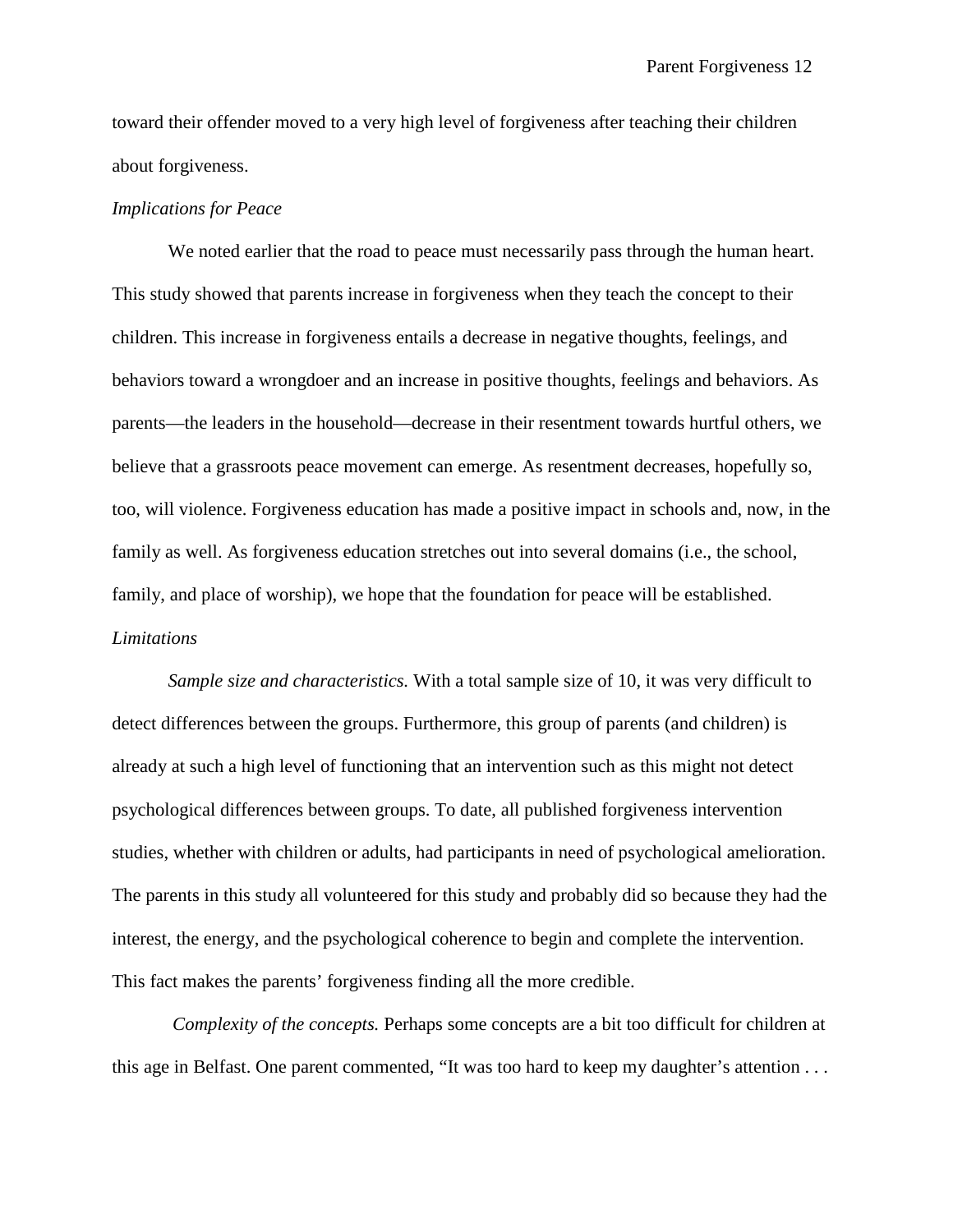it is a little too advanced for her age." Another parent suggested, "I would try to use more simple wording to make the child understand. I had to explain a lot of the meaning and wording." Yet another commented, "I would word the summary section a little more simply, making it easier to understand."

#### *Suggestions for Further Research*

 The finding that teaching forgiveness to one's children can have a positive impact on one's own forgiveness of others seems to indicate that this type of work merits further attention. In designing a similar study, the following recommendations could prove helpful.

 First, an analysis of the therapeutic mechanisms of change would be appropriate. It is clear from the amassing forgiveness research that interventions to promote forgiveness are effective. A key question still remains: Why? Researchers in this field would do well to begin to pick apart the change process to identify the mechanisms behind the gains in mental health. Perhaps the key mechanisms lie in two main areas: 1) the cognitive shift in the reframing process where the individual sees the offender in a new light; and 2) the accompanying reduction in resentment that, in turn, leads to improved mental health. Knowledge of these processes would allow interventions to be more concentrated and targeted toward key areas. Similarly, an investigation of the proper dosage level for the intervention would help refine the program and make it more effective.

Second, this research could possibly benefit from larger sample sizes and other research designs. One option is a single-case design, grouping participants by parent-child cohort. Rather than looking at large-scale group outcomes, this design tracks an individual unit and notes changes over time. Another option is a regression-discontinuity design, where all subjects complete pretests and those who score lowest on the target measures receive the intervention.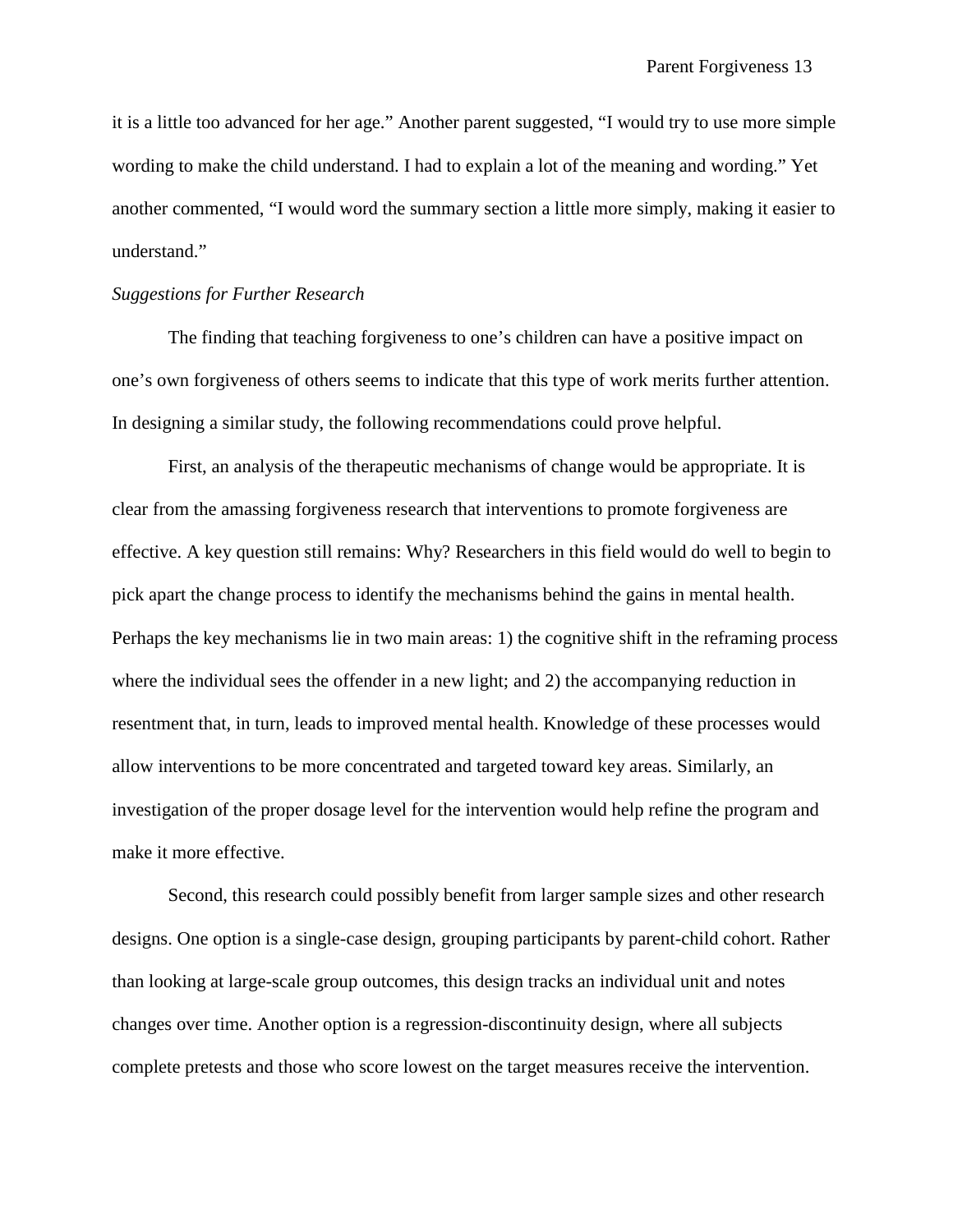The other half of the participants serve as the comparison group. Thus, this design, although quasi-experimental in nature, ensures that the intervention is delivered to those who need it most. *General Conclusion* 

 This is the first known study to explore the effects of teaching forgiveness on the one who delivers the curriculum. We found that parents—although they simply taught forgiveness and related concepts to their children—increased significantly in their forgiveness scores. This finding has potential implications for therapy, specifically with families who might not visit a therapist's office. If one can improve in forgiveness (and potentially other forgiveness-related areas like depression, anger, or anxiety) by teaching a short forgiveness program to one's child(ren), this type of intervention could benefit parents who do not have the time, money, or interest in receiving professional help for past hurtful events. Certainly, this finding needs corroboration in future research. Nevertheless, it is a promising new avenue of mental health promotion and the possible advancement of peace in communities.